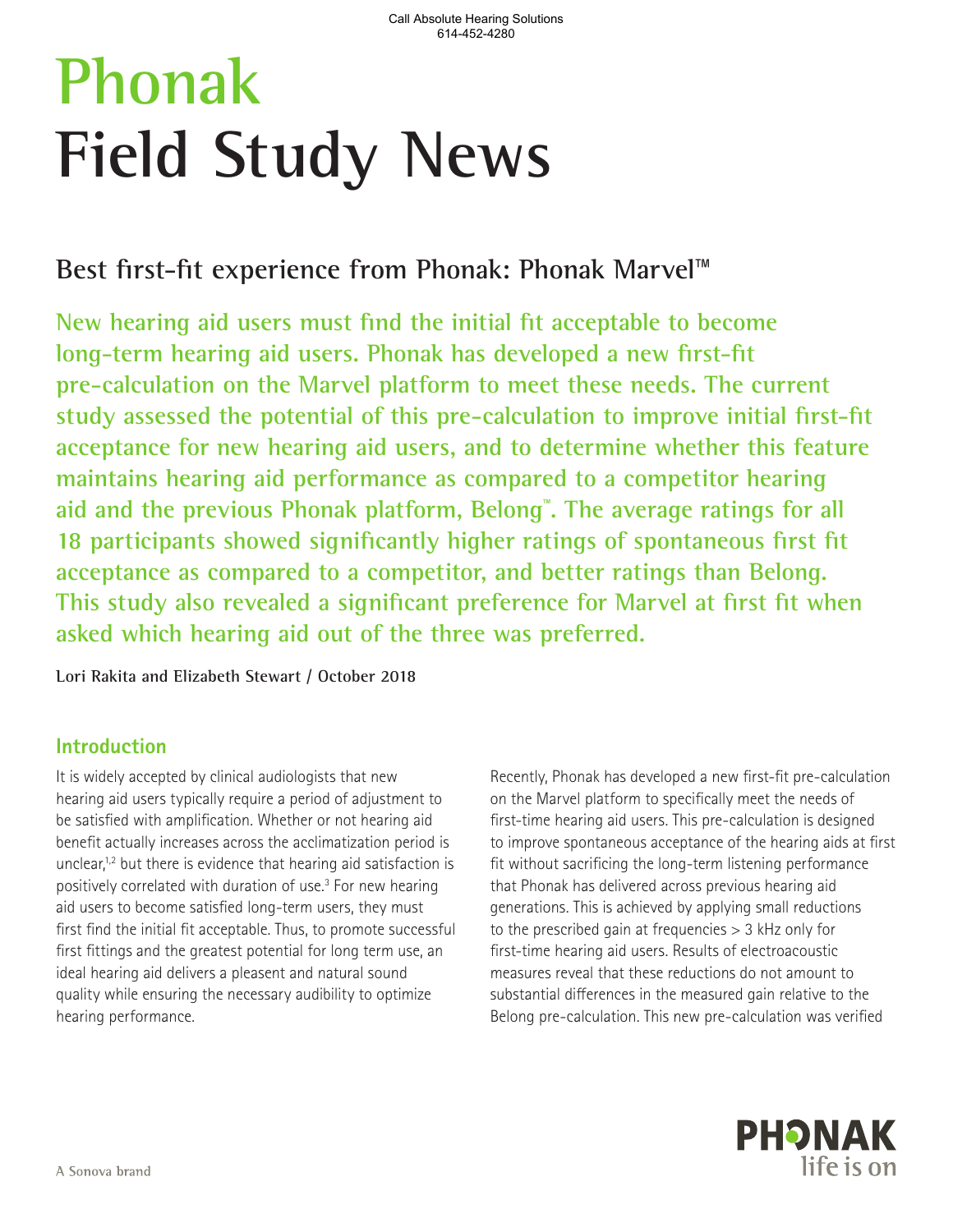in a study completed at the University of Oldenburg, which showed that ratings of shrillness were lower and overall volume was more comfortable compared to the pre-calculation used in the previous Phonak platform (Belong). Despite these improvements in listening comfort with Marvel, the study showed that performance was maintained (Woodward, 2018).

In addition to changes in the pre-calculation, improvements to the Sound Delivery System (SDS), updates to AutoSense OS™, and optimization of compression in certain environments, yield exceptional sound quality from first fit.

The goal of the current study was to assess the impact of the new Marvel hearing aid on first fit acceptance for new hearing aid users, and compare the performance of the new pre-calculation and SDS to that of the Belong platform, as well as a competitor device.

## **Methodology**

#### **Participants**

Study participants consisted of 18 adults between the ages of 32 and 82 years (average age  $= 65$ ). The participants did not own personal hearing aids and had little to no prior experience with amplification. Average hearing thresholds for participants' right and left ears are shown in Figure 1.



**Figure 1:** Average right and left hearing thresholds (+ 1 Standard Deviation (SD)) for the study participants.

### **Hearing aids and programming**

Phonak Audéo™ M90-312 and Phonak Audéo B90-312 hearing aids, as well as a comparable, premium RIC hearing aid from a competitor were used in the present study to evaluate differences in first fit acceptance. Hearing aids were programmed to each participant's hearing loss using the proprietary fitting formula and prescribed gain settings for a "first time" hearing aid user for each manufacturer. Softwareprescribed default settings and acoustic coupling were used for each hearing aid (Marvel, Belong, competitor). Testing was completed in the default start-up program (automatic program) for each manufacturer.

#### **Procedure**

Testing was completed at the Phonak Audiology Research Center (PARC). Each participant took part in one study session lasting approximately 2 hours. The study appointment had two phases: an immediate, spontaneous acceptance phase, and a longer second phase assessing perception of sound quality following exposure to various types of input in multiple listening environments. The spontaneous acceptance phase of the test session was completed in the programming room at PARC – a space resembling an audiologist's office. A realistic space was desired to better understand the immediate reactions of hearing aid users at first fit in a clinical environment. Participants were seated at a table across from the experimenter. The spontaneous acceptance phase of testing was completed with each set of hearing aids prior to moving on to the sound quality portion of the study.

The second phase of testing began with a guided walk. The walk included several pre-determined stops to ensure consistency in the type of listening environments across participants, and exposure to a variety of listening environments. These stops occurred in the front foyer (large open space with many reflective surfaces), just outside the front door (busy street, parking lots, people passing by), a central location within the customer care/inside sales departments (constant background of multiple live talkers), and in front of a noisy coffee machine (talking people, machine sounds, dishware noise). Conversation with the experimenter was ongoing throughout these different listening environments. Following this walk, the participants returned to the programming room to provide perceptions of the hearing aids he or she was wearing during the walk. Next, participants provided ratings of sound quality of their own voice and the experimenter's voice (based on readings of phonetically-balanced passages), as well as samples of classical and jazz music. This procedure was then repeated with the second and third pair of hearing aids.

For both the first and second phase of testing the participant wore the Marvel hearing aids, the Belong hearing aids, and the competitor's hearing aids, and these three conditions were counterbalanced across participants. However, the devices were tested in the same order within the two study phases for each individual participant. Additionally, a double-blind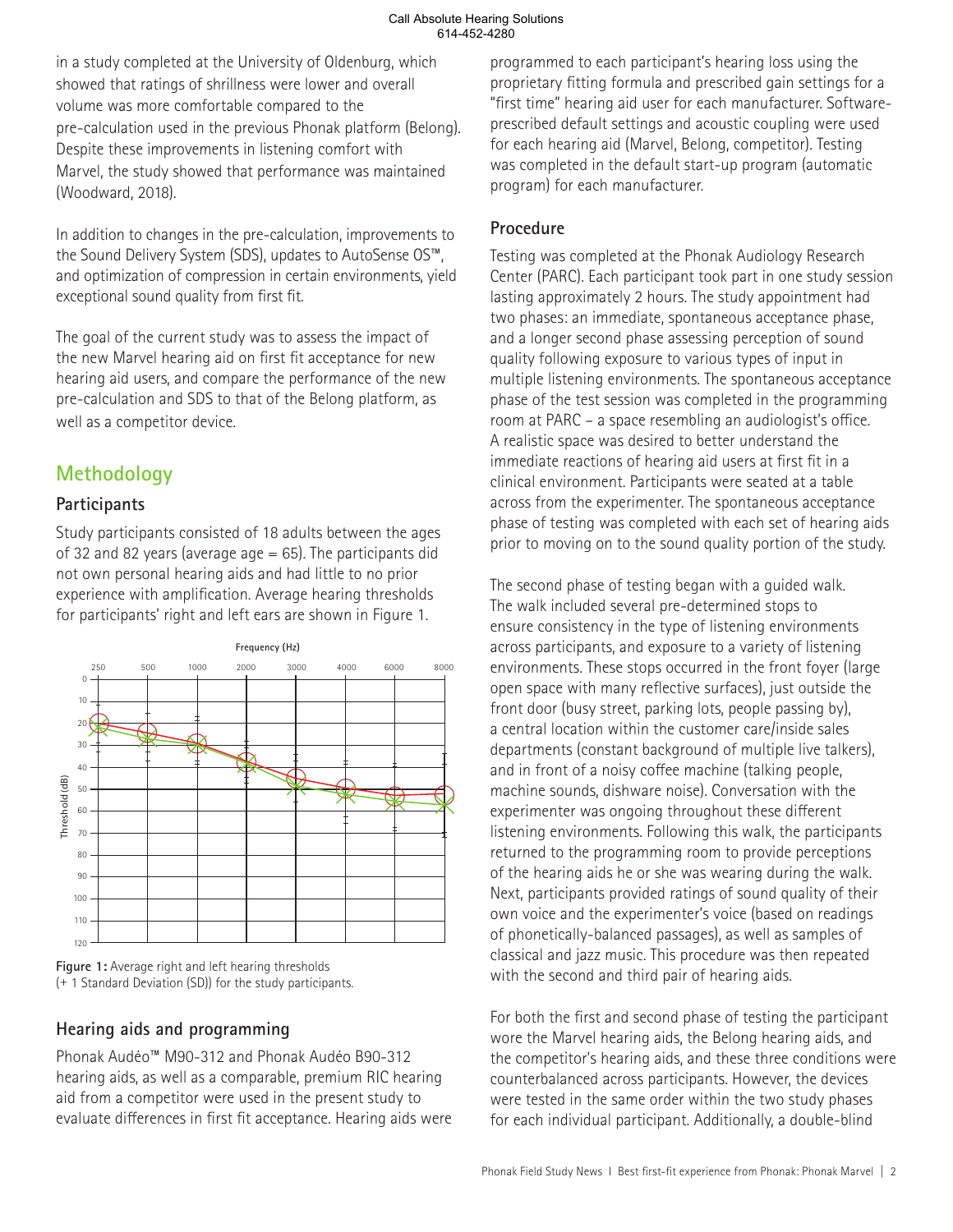procedure was used for this experiment, that is, neither the participant nor the experimenter collecting the participant's ratings and comments knew the hearing aid type being tested. Acoustically-transparent coverings were placed over the hearing aids and a second experimenter was responsible for placing the hearing aids on the participant to ensure blinding to the experimental condition.

#### **Outcome measures**

#### *Spontaneous acceptance*

The first phase of the study session was designed to capture participants' initial impressions of the sound quality of each set of hearing aids within 2-3 minutes of the first fit. Immediately following the fitting of each set of hearing aids, participants were asked to provide spontaneous comments regarding the sound of the experimenter's voice, as well as their own voice. Quantitative ratings of initial acceptance were captured with two questions:

- 1. How would you rate the likelihood of wanting to wear this hearing aid at home?
- 2. How would you rate the initial sound quality of this hearing aid?

Ratings were collected using a 'Likert' scale (1-7) with indicating low likelihood or a poor sound quality, and 7 indicating high likelihood or excellent sound quality. This procedure was then repeated for the other two sets of hearing aids. Participants were provided with a structured notes sheet and were encouraged to record their perceptions of initial sound quality with each hearing aid platform. After listening to and providing ratings for each set of hearing aids, the participants were asked to rank them in order from their most preferred to their least preferred.

#### *Ratings of multi-environment sound quality*

This second phase of the study was designed to capture a more realistic sense of listening in varied environments, and give the participant more time to formulate their opinion as to their preferences and perceptions of sound quality. Following the guided walk around the building, passage readings, and music listening, the participant was asked to rate their overall hearing aid sound quality enjoyment, likelihood of wearing the hearing aids full-time, and likelihood of recommending the hearing aids to a friend or family member. Ratings were again provided using a Likert scale, with a rating of 1 indicating very low enjoyment/likelihood and 7 indicating very high enjoyment/likelihood.

### **Results**

#### *Spontaneous acceptance*

The results of spontaneous acceptance ratings are shown in Figure 2 and Figure 3. A repeated measures analysis of variance (ANOVA) showed a significant main effect of hearing aid for both dimensions of first fit acceptance. Post-hoc analyses revealed significantly higher average ratings of initial sound quality and likelihood of home wear for the Marvel devices compared to the competitor. No significant differences were present between ratings for Marvel and Belong.



**Figure 2:** Average ratings of likelihood of wanting to wear hearing aids at home, based on first fit sound quality (n=18). Error bars represent standard error of the mean. Asterisks indicate a statistically significant difference based on a repeated measures ANOVA (alpha level = .05).



**Figure 3:** Average ratings for initial impression of sound quality (n=18). Error bars represent standard error of the mean. Asterisks indicate a statistically significant difference based on a repeated measures ANOVA (alpha level  $= .05$ ).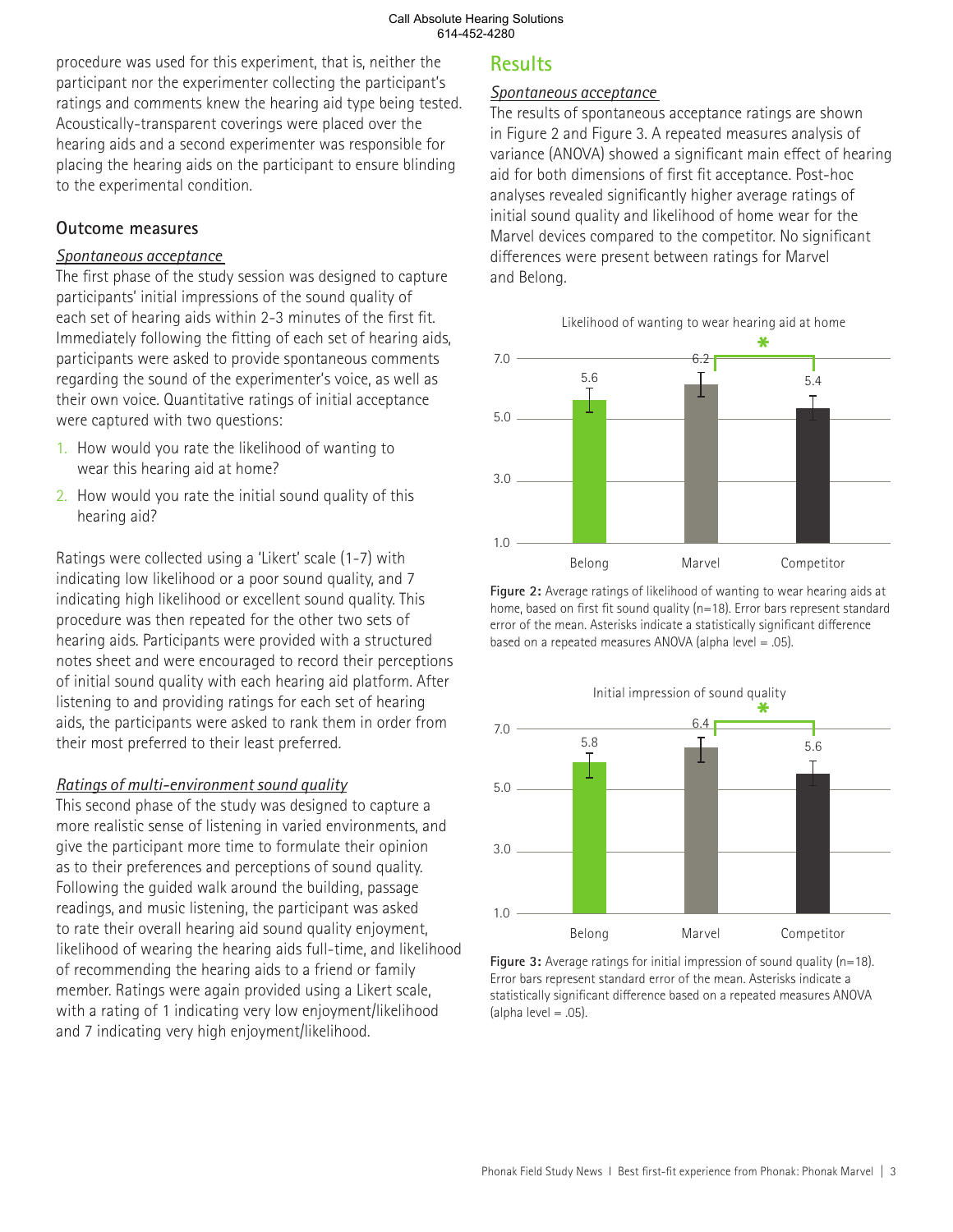#### Call Absolute Hearing Solutions 614-452-4280

Figure 4 shows the number of times each hearing aid was rated as most preferred ("best") based on the sound quality at first fit.



**Figure 4:** The number of times each manufacturer was rated as "best" for sound quality at first fit. Experimenter and participant were blinded to the condition.

#### *Ratings of multi-environment sound quality*

Sound quality rating results following the guided walk, passage readings, and music listening are shown in Figure 5. A one-way repeated measures ANOVA revealed a main effect of hearing aid on overall enjoyment of sound quality. A post-hoc analysis revealed significantly higher ratings for Marvel compared to the competitor on this dimension. No other significant findings were present.



**Figure 5:** Average ratings for dimensions of sound quality following multi-environment listening. Asterisks indicate a statistically significant difference based on a repeated measures ANOVA (alpha level = .05).  $SO =$  sound quality,  $HA =$  hearing aids

## **Conclusion**

First-time hearing aid users with mild to moderate hearing loss were asked to rate their spontaneous acceptance of the new Phonak Marvel hearing aids, the previous Phonak Belong hearing aids, and a competitor's hearing aids.

Average ratings for all 18 participants showed higher ratings of sound quality at first fit, as well as higher ratings of sound quality following exposure to multiple listening environments with the Marvel device as compared to Belong and the competitor device. Thus, Phonak Marvel provides a superior initial first fit experience for first time users over previous Phonak platforms and a competitor's current hearing aid. The results of the present study suggest that the new pre-calculation, in combination with end to end optimization of sound quality, delivers a first experience with hearing aids that maximizes the potential for long-term hearing aid use and satisfaction.

## **References**

- 1. Taylor, B. (2007). Changes in hearing aid benefit over time: An evidence based review. Retrieved from: https://www. audiologyonline.com/articles/changes -in-hearing-aidbenefit-939 , accessed on November 16, 2018.
- 2. Dawes, P., Munro, K. J., Kalluri, S. and Edwards, B. (2014). Acclimatization to hearing aids. Ear and Hearing, 35(2), 203–212.
- 3. Kozlowski, L., Ribas, A., Almeida, G. and Luz, I. (2017). Satisfaction of elderly hearing aid users. International Archives of Otorhinolaryngology, 21(1), 92–96.
- 4. Jansen, S. and Woodward, J. (2018). Love at first sound: the new Phonak pre-calculation. Phonak Insight, retrieved from www.phonakpro.com/evidence, accessed October 16, 2018.